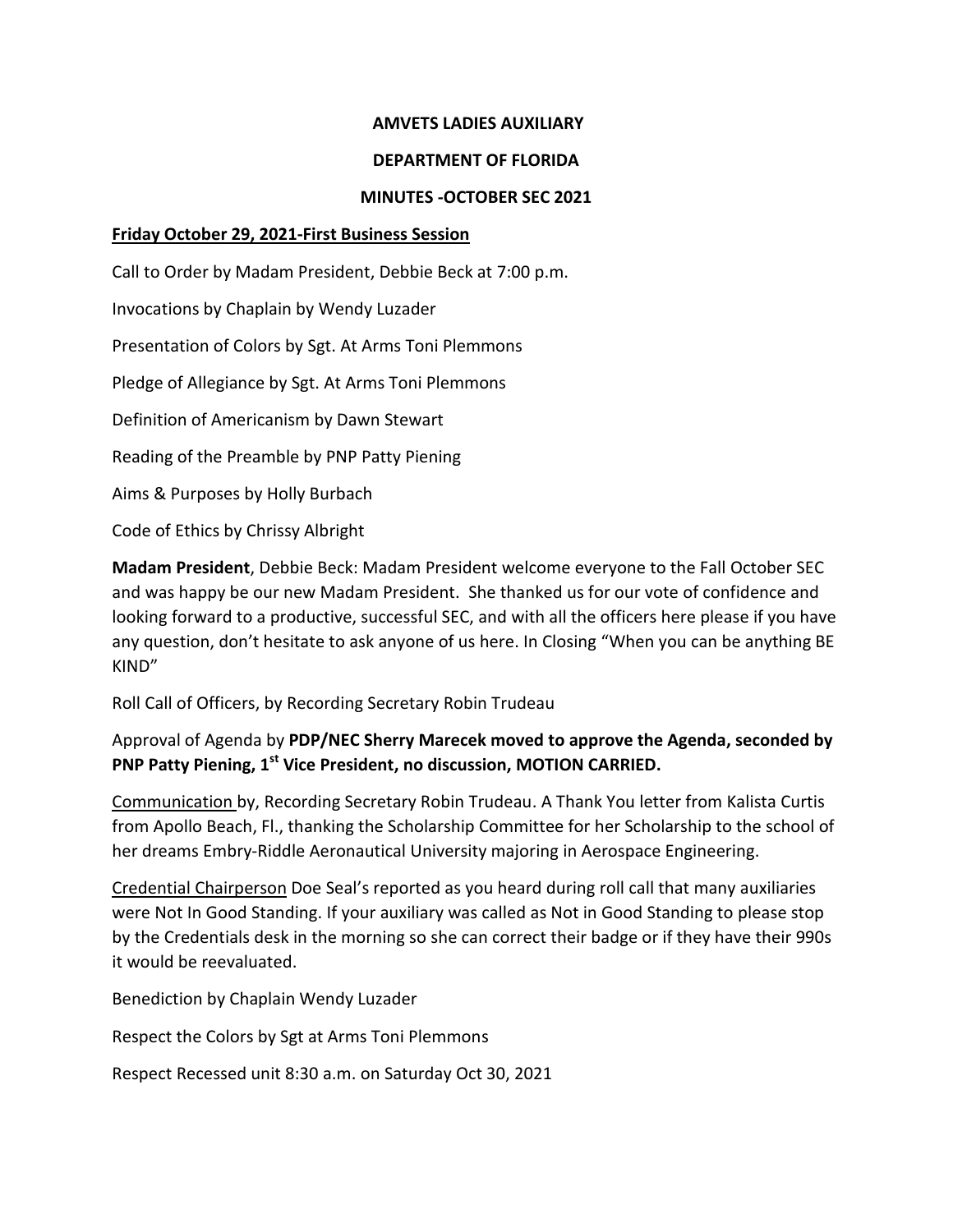# **Saturday, October 30th , 2021, Second Business Session**

President Debbie Beck called the Second Business Session for the 2021 Fall SEC to Order at

8:30 a.m. and welcomed everyone.

Invocation by Chaplain Wendy Luzader

Pledge of Allegiance by Sgt. At Arms Toni Plemmons

Roll Call of Officers, Recording Secretary Robin Trudeau

**Minutes of the June 2021 Convention** were read by Recording Secretary Robin Trudeau**. Robin Trudeau moved for the approval of the minutes as read and published, seconded by PDP Karen Powers, no discussion, MOTION CARRIED**

**E-Board recommendations were read by, Robin Trudeau, Recording Secretary: Holly Burbach,2nd Vice President Moved that PRO be allowed to purchase a camera under \$100.00, seconded by PNP/PDP Charlene Kee, discussion, Anna Elkins Aux 88, asked if you can really purchase a camera for Under \$100.00? Much discussion! PNP/PDP Charlene Kee explained that we have a camera that is expensive, but many of the PRO's does not know how to use it and they are having problems with the camera. She also explained that if they can't find one under \$100.00, they can come back to finance committee and ask for more money. No further discussion, MOTION CARRIED**

PNP Patty Piening, 1<sup>st</sup> Vice President, explained in detail about updating the National Auxiliary Membership brochure for the Department of Florida Membership application. The only changes needed were the email address on front to  $execscyl@gmail.com$  and on the back (last page) leave the address area blank so the local auxiliaries can insert their addresses.

PRO Carolyn Bain advised that the camera she has is not working, a new one is needed.

**Recording Secretary Robin Trudeau moved that the AUXILIARY OF THE YEAR AWARD follow the same criteria as the PDP Joanne Henson Memorial Service Award, to NO longer require service reports to be submitted Seconded by Holly Burbach,3 rd Vice President, no discussion, MOTION CARRIED.**

**PNP Patty Piening, 1ST Vice President moved we use the National Auxiliary Membership brochure for the Department of Florida Membership application & change the email address on front t[o execsecyfl@gmail.com.](mailto:execsecyfl@gmail.com) Then on the back (last page) leave the address area Blank so the local auxiliaries can insert their addresses. Second by PDP Charlene Kee, no discussion MOTION carried**

**Finance Report** Treasurer PDP Karen Powers. Her report is on Page 20-25 Please take time to read it. If you have any questions come see her after meeting. She also thanked all for the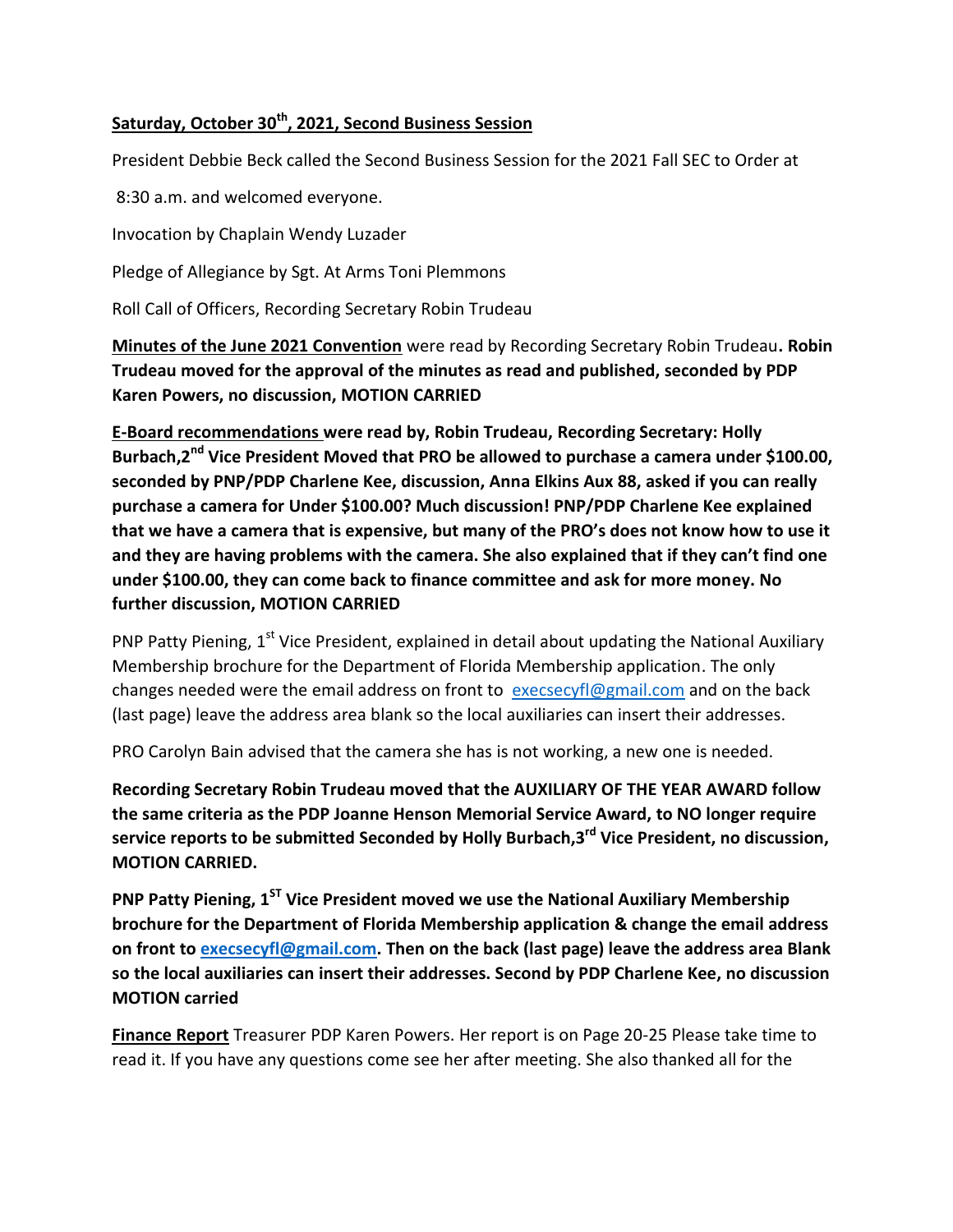cards, calls & love shown when her father passed away at our June Convention. She wished Madam President successful and enjoyable SEC

**Audit Committee** by Treasurer PDP Karen Powers, Finance committee met on Thursday Oct 28, 2021. They had a productive meeting and would like to thank her committee of PNP Patty Piening 1<sup>ST</sup> Vice President, 2<sup>nd</sup> Vice President Holly Burbach and Jerri Devoll.

## **Introductions of 1st Timers, Gavelier's Report** by PDP/NEC Sherry Marecek

**Aux. #26**, Nicole Shearer, Carol Collins, Jane Owen**, Aux. #32** Rhonda Smith, **Aux.#86** Gail Haymand, Salli Reinhart, **Aux. #88** Mandolyn Byrd, **Aux.#1992** Patricia Detoro

**National Convention Delegate Report** by PDP Meltonia Presley awarded

ST Jude's Aux., 2, 4, 14, 15, 17, 23, 26, 32, 34, 35, 60, 81, 292, 550, 1992, 1999, 2006

Children Research Aux., 2, 8, 14, 15, 23, 32, 34, 35, 50, 67, 78, 81, 178, 231, 292, 550, 1208, 1992, 2006, 2298

Dept. of Florida…

Membership-Largest % of Renewals

Community Service- recognition Paws with a cause Founder Award.

Scholarship -Dept of FL. recognition of PNP Charlene Kee Award

John Tracy Center-donation to Freedom Foundation, Paws with a Cause

2 Freedoms Foundation

Paws – Dept of Fl. 4, 8, 9, 13, 14, 15, 23, 30, 32, 34, 35, 44, 50, 67, 78, 81, 88, 178, 292, 312, 550, 777, 911, 1208, 1992, 1999, 2006, 2298, 7467

John Tracy Center, Dist. IV, 4, 8, 14, 15, 23, 32, 35, 50**,** 67, 78, 81, 88, 292, 550, 312, 1208, 1992, 2006, 2298

National Presidents Project Freedoms Foundation 4,8,26, JR's ,26, 67, 78, 81, 88, 1992, 2006

Americanism Project 4, 8, 14, 15, 17, 23, 26, 32, 35, 50, 67, 81, 88, 292, 550, 1992

Largest Donations 2021 Aux 67 & 81

Largest Donation by member Aux. 81

Also, would like to Thank Kathy Trunk, Jerri Devoll, PNP/PDP Evelyn McElvin, PDP Mary Lou Maslo, Donna Chaparro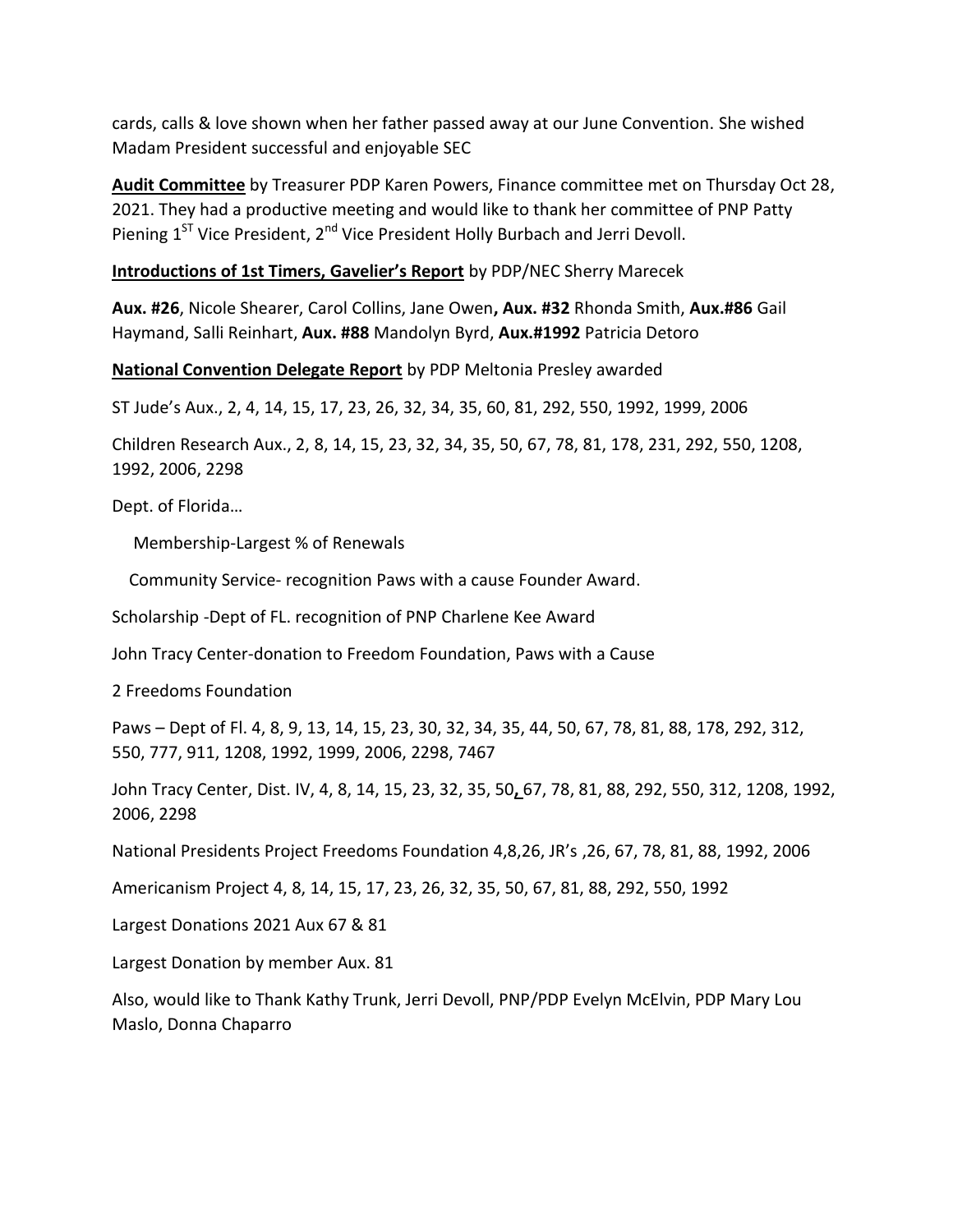# By Laws Committee by PNP/PDP Charlene Kee, met on Friday Oct 29<sup>th</sup>

Committee Members, PDP Gloria Jasinksi, -Excused, Madam President Debbie Beck, PDP/NEC Sherry Marecek, PDP Karen Powers, PNP Patty Piening 1<sup>st</sup> Vice President, and new to the committee, 3<sup>rd</sup> Vice President Chrissy Albright and PDP Meltonia Presley. Seven (7) guests were present.

They made more changes to our Bylaws, which will be read at Feb SEC Meeting and read again and voted on at the June Department Convention.

We have one housekeeping correction in our Dept Bylaws, pages 8 & 9 Article XI Executive Secretary on page 9 we deleted (s) And on Page 8 (b) should read: She shall email the minutes of the meetings to the State Executive Committee Woman (SEC) and officers within two (2) weeks after receiving same from the President, unless a hard copy is requested in writing.

On National Level from the National Convention there were some proposed changes to the Constitution, National Bylaws, and the Manual. (All were Passed)

Our Executive Secretary PDP Donnajeanne Merritt will be emailing this out to everyone on Roll Call and those she has emails addresses for. Thank you, PDP Donnajeanne Merritt, and thank you PDP/NEC Sherry Marecek for speaking on the changes.

PNP/PDP Charlene Kee would also like to thank Jerri Devoll for bringing the form with all the changes and our PDP/NEC Sherry Marecek for reviewing all the changes and making sure they were printed in the Constitution, Bylaws and Manual. She did find some that were not added, and she will be contacting National in writing.

Another form that Jerri Devoll brought back is the mandate (b) National that we added to our Department and Local Bylaws. You should have a copy of the Electronic Meetings; example Zoom and telephone meetings. It gives you step by step directions

## **ARTICLF**

All Electronic meetings for the Dept., District, and local Auxiliaries shall be followed outlined in Article XIV in the National Constitution

\*See Attached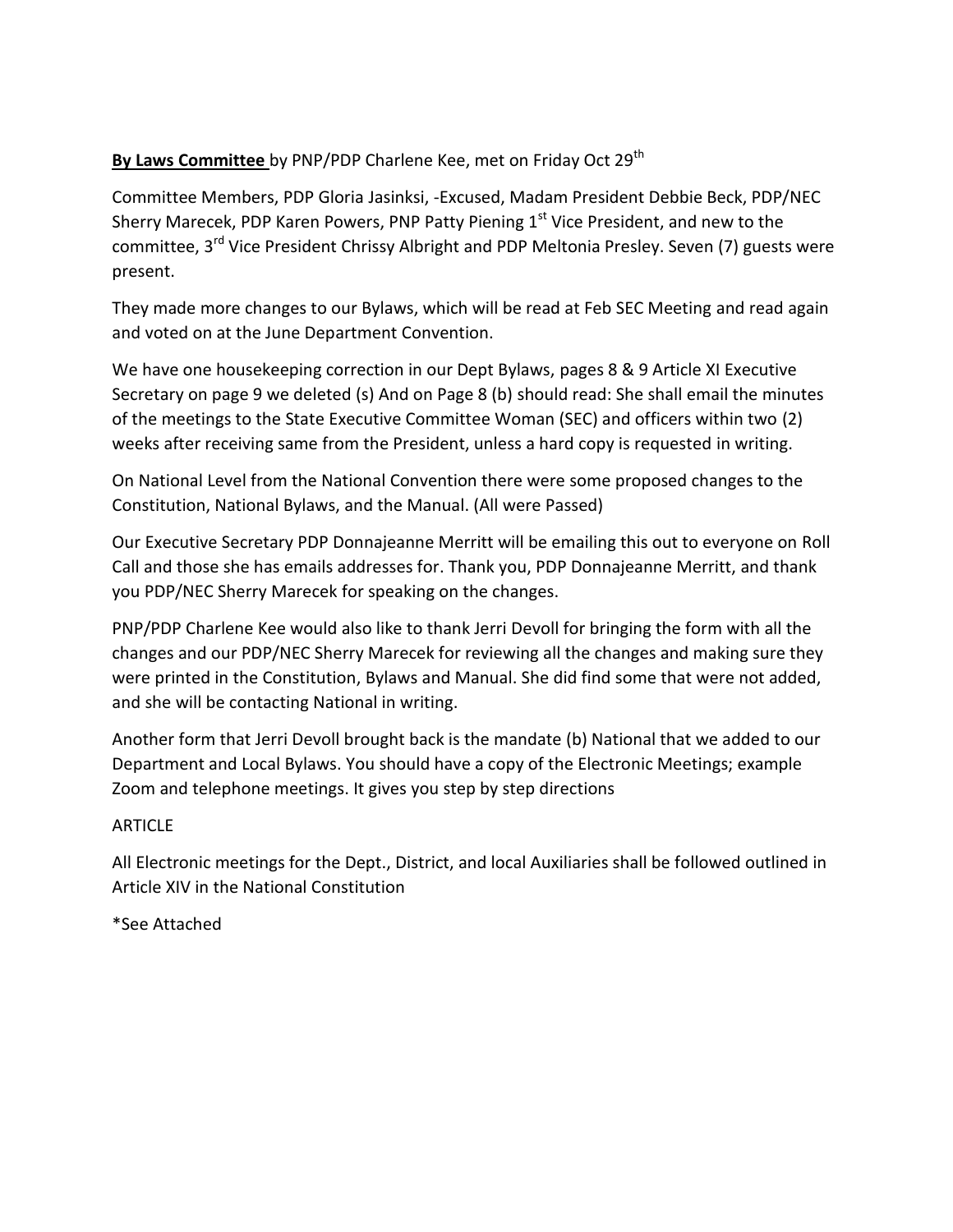## **DEPARTMENT OFFICERS REPORTS**

**President**: Debbie Beck's report is on Page 9. In your packets you will find information on her Project Guardian Angels for Special Populations. They are an organization that helps mentally handicapped adults navigate thru life. She has also enclosed a "wish list" of supplies they can use. In February she will have a donation box. Also, there is a form for you to use if you would like me to visit your Auxiliary and remember "when you can be anything, BE KIND!

**First Vice President**: PNP Patty Piening's report is on Pages 10-13 please read It at your leisure. Membership is the "Back Bone" of any organization. You heard during Roll Call a lot of Auxiliaries NOT IN GOOD STANDING, if you did not submit your 990's with the IRS, there are penalties incurred (fines). Those Auxiliaries that are present and list as NOT IN GOOD STANDING please see me after this meeting. In your SEC packets there is a green folder with valuable information in it. Please share with the membership chairman and your members. She wished Madam President Debbie Beck a productive and successful weekend, also look forward to working alongside you the dept officers and especially you the membership.

**Second Vice President**: Holly Burbach's report is on pages 14-16 please read it at your leisure. In your packets you will find our National 2nd Vice Presidents letter and information on John Tracey Center, please share this with your Auxiliary, and remember that April Is John Tracey Center month. Thank you to all the Auxiliaries that have sent in report so far. Keep them coming ladies! Don't forget that Midyear reports mush be in my hands by November 5<sup>th</sup> which is next Friday. Madam President I hope you have a wonderful and productive SEC.

**Third Vice President**: Christina Albright's report is on pages 17-19, her theme this year is "kindness in the Community," We are stronger when we work together. I look forward to receiving reports in support of Madam President's project and to see how our Auxiliaries are spreading kindness throughout their communities. March is PAWS month, so please consider working to donate to this wonderful cause. Also, it is never to early to think about working towards awards. In the packet has a sheet of additional project when submitting reports. I only require one (1) copy. The AMVETS Ladies Auxiliary Dept of Fla. website, I encourage you to access these resources. You can reach out to her at any time for assistance with completing your reports. As a reminder, mid-year reports are due in her hands November 5, 2021. She wished Madam President a productive SEC and she looks forward to working with everyone thru out the year.

**Americanism Report**: Dawn Stewart's report is on pages 26-27, please read it at your leisure. She thanked everyone for their hard work & creativity on their Americanism projects. She wanted to remind when completing their service reports, you can only count driving a Veteran to appointments, etc., if they are not a member of your post, a family member, or part of your employment. Please clarify on the back of your reports who the Veteran is that you are helping. Please make sure your report is in by November 5, 2021. If you have any questions, call, or email her. She wished Madam President a successful SEC.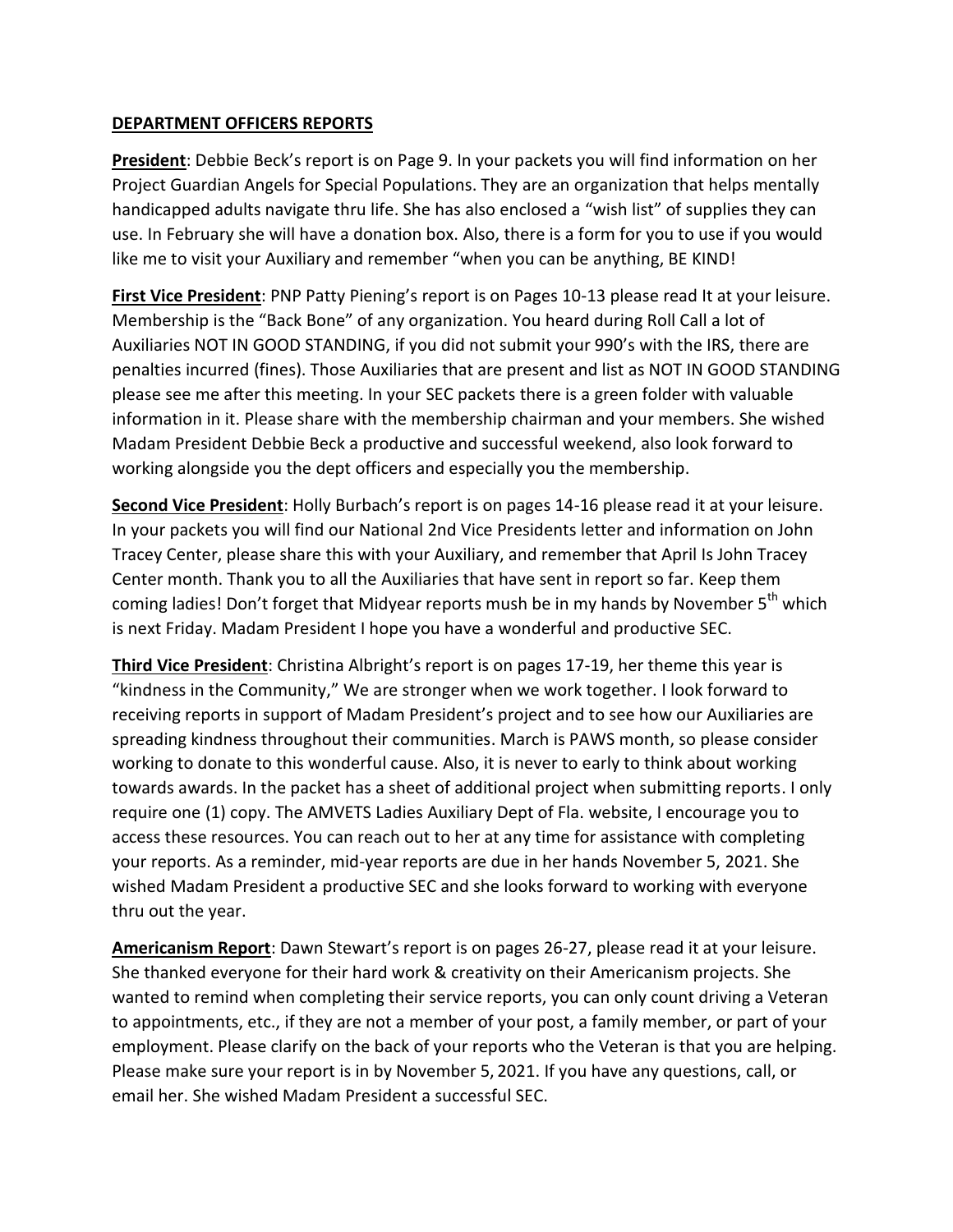**Scholarship Officer**: Liz Marquis's report is on Pages 32-34 read at your leisure. I would like to thank all the Auxiliaries that have sent in reports. We have several Auxiliaries that are off to a great start, keep up the good work! Aux. #44 she apologized she found one repot in transitioning will be adding that one in Feb SEC. As a reminder we have 4 Scholarships available, College/Career/Dept and Joseph L Kee, these can be found on our website. Applications have updates & changes that could affect Criteria & Judging so please print new forms. Reports due on November 5<sup>th</sup> for the mid-year reports. She, wished Madam President a very successful SEC.

**Chaplain** Wendy Luzader's report is on page 35 hoping you find the quotes inspiring & uplifting. Asking ladies to please take the time to read the reports in your book you will find lots of information, ideas & deadlines. We've received notification of 29 members who have passed this year! Department mails a sympathy card to their next of kin letting them know their loved one are remembered by her Auxiliary Sisters after all we are just walking each other home,

**NEC**: PDP/NEC Sherry Marecek report is on pages 37-39. Please read at your leisure, but please be sure to read it! Some Certification were mailed to her, so she has put them in the packets. At National Convention, changes to Constitution, Bylaws and Manual were proposed and voted on, these changes have been incorporated into all 3 and updated copies are available for sale with our Quartermaster. She wanted to let us know the items added and/or updated in the Manual for used material evaluation list:

-USB cords/chargers - \$5.00 each

-Face masks -\$5.00/ mask plus 1 hour

-Cell Phones- gone from \$50.00 to\$100.00 each

-Used Pill bottles- changed to 25 bottles=\$10.00 evaluation + 1 hour

-Go Green recycling -add glass = .05 cents/bottle

-Legos- \$10.00 lb. NO miles, NO hours

\* Legos.com/replay (received free shipping label from company)

-Backpacks & roller bags for foster kids and new bags= actual cost, used =\$20.00 a bag Again, these are listed in the updated Manual. Remember, deadline date for Mid-Year service reports in by November 5<sup>th</sup>, these must be in our hands. She wished Madam President a successful SEC and that she was really trying to be KIND!

**Parliamentarian**: PNP/PDP Charlene Kee's report is on page 44. If you look halfway down the page where it says Bylaws are due no later than May 15, 2022. Please, mark Auxiliary #78 as okay. So, if you see your Auxiliary listed, please get your bylaws to Parliamentarian no later than May 15, 2022. If she does not receive them your Auxiliary will not be in good standing. The Bylaws cover sheet can be found on the Auxiliary website. Or you can contact her for a copy. If you have any questions regarding your bylaws or any Parliamentarian questions. Remember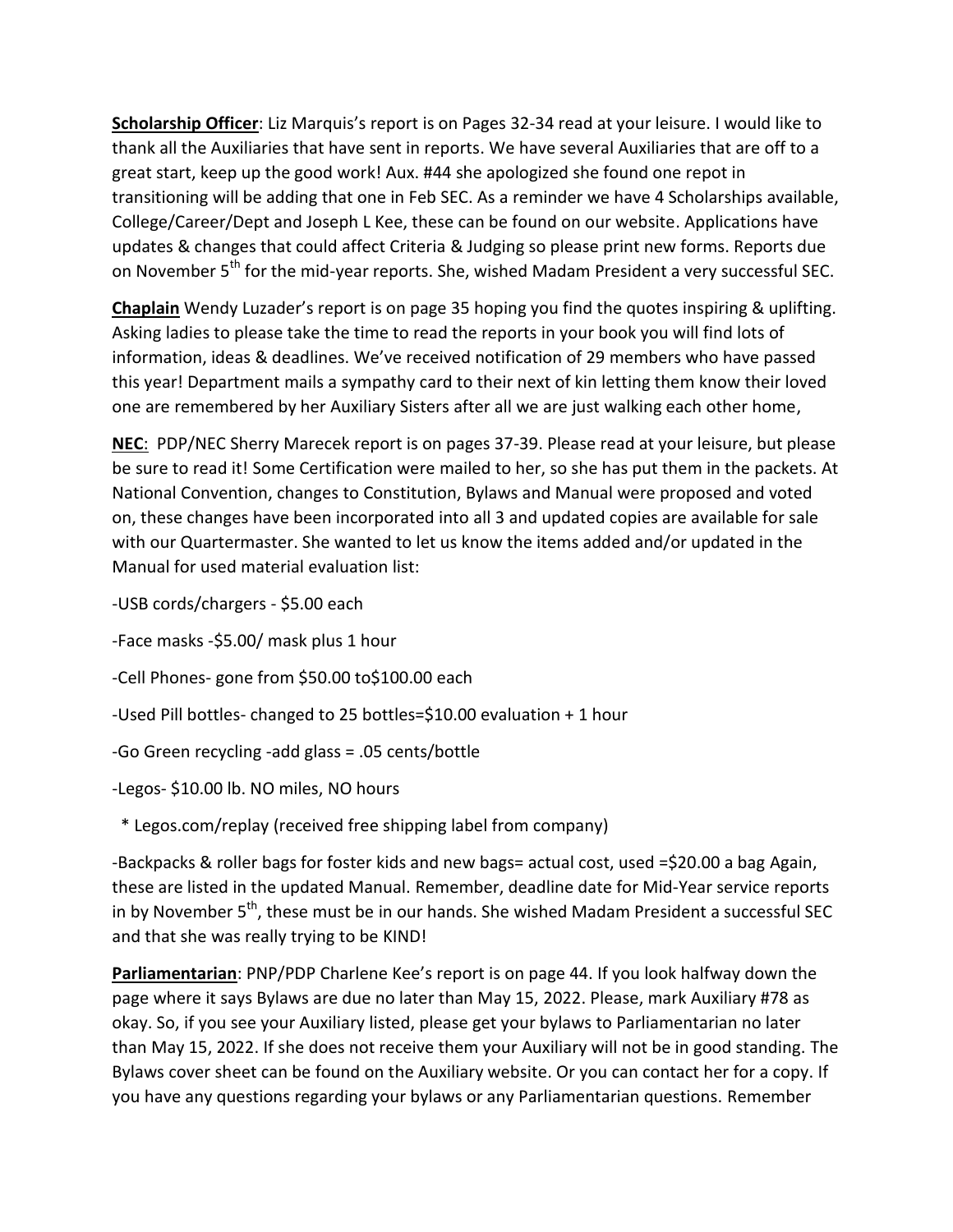the Bylaws Committee must meet with the Parliamentarian as Chair. Present bylaws to Auxiliary without a vote at the next meeting read and vote. She also gave an example of auxiliary 78 bylaws submitted.

## **Sunday, October 31, 2021, Third Business Session**

Raffle Drawings prior to the meeting Call to Order by Madam President Debbie Beck at 8:34 Invocation Chaplain Wendy Luzader Pledge of Allegiance Sgt at Arms Toni Plemmons Roll Call of Officers, Recording Secretary Robin Trudeau

## **Continued Department of Officers Reports**

**Executive Secretary**: PDP Donnajeanne Merritt's report is on Page 78. Make sure all your D&R forms as well as all other Forms are legible, remember some of us get offended if our names are spelled wrong, etc., but if she can't make out what is written she does her best. Use the proper forms on the website and always check your math when sending a check. If the check is wrong, she will return to you.

**Recording Secretary**: Robin Trudeau report is on Page 46. This is my first time as Recording Secretary, and with the support from all our officers, I thank you all! When you get up to speak, please speak loud and clearly in the microphone, as what you have to say is important, this would help with minutes being accurate. Madam President, thank you for this opportunity & Guidance! You have done an awesome job on your 1<sup>st</sup> SEC! Congratulations!

Convention Chair: PDP Meltonia Presley report is on Page 41 to 43

| Friday        | \$240       |                                    |
|---------------|-------------|------------------------------------|
| Saturday      | \$246       |                                    |
| Sunday        | \$380       |                                    |
| Wreath/basket | <b>S460</b> |                                    |
| Total         | \$1,326     | Congratulations to all the winners |

February SEC will have a silent auction anyone wanting to donate please call or text her.

Thank you to PNP/PDP Evelyn McElvin, PDP Karen Powers, Debbie Norman, Donna Chaparro, Wendy Luzader, Local Auxiliary #422, Margie Tennson, Carol Collins Aux. 26, Fay Caldwell, Dianna Kennedy. Anyone wanted to check 50/50 tickets out to take home please go to the back of the room. She thanked Madam President for her appointment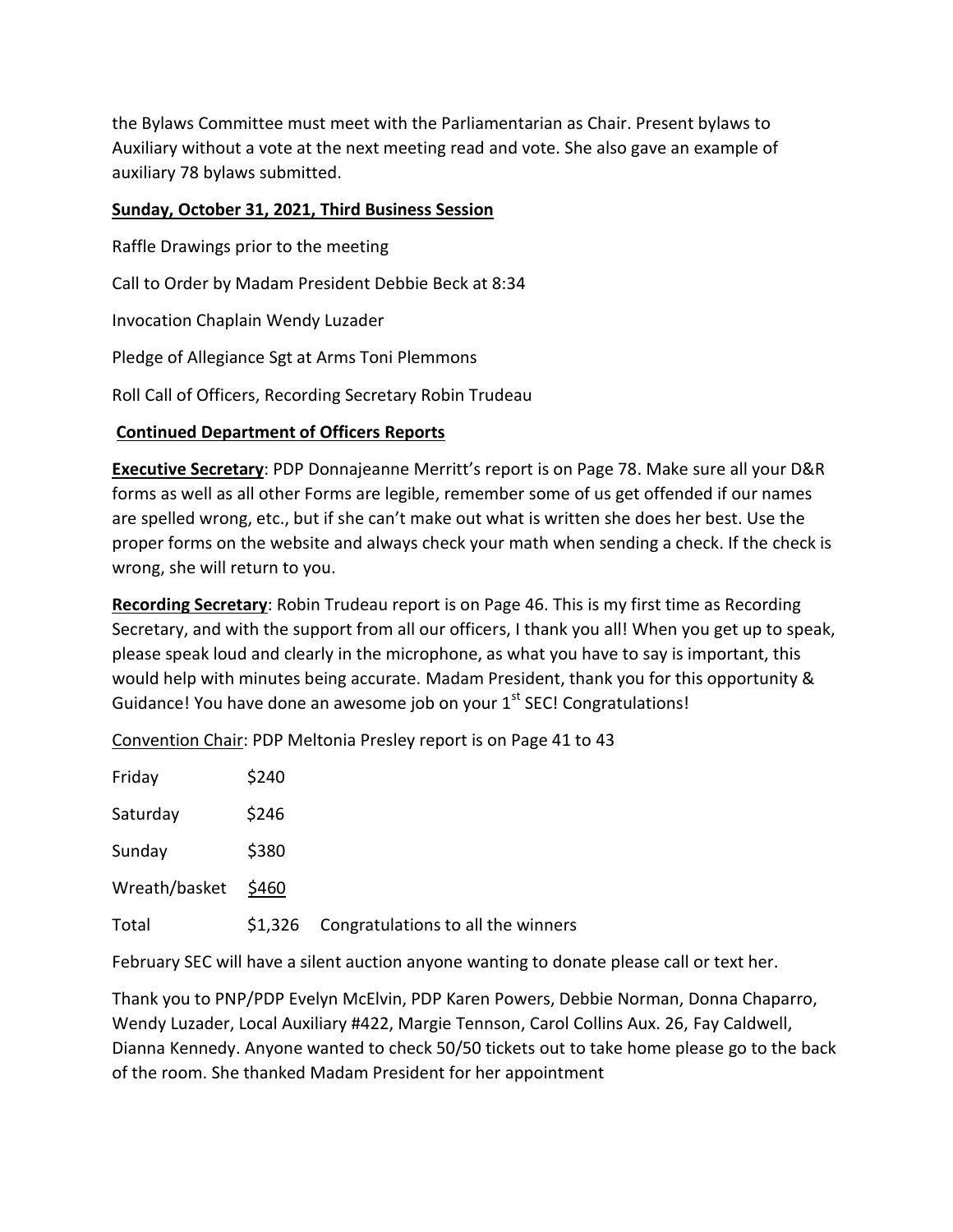**Honors & Awards** PNP/PDP Evelyn McElvin's report is on Page 50 read at your leisure. She stated, "when you can be anything Be Kind", there will be some Sweet Honey at the June Convention. SEC women get your forecast in for the Feb SEC. Officers and membership have to your Service Officers. She also would like to Thank the Gaveliers

**Presidents Council**: Dawn Stewart noted in meeting they had 4 Officers, 15 Local Presidents, 1 PDP ,2 guest in attendance. They read over Guidelines and did a little housekeeping on Article #7 changing: Presidents council prefers to meet on Saturdays directly after the afternoon conference to directly after the school of instruction except at convention.

# **Holly Burbach, 2<sup>nd</sup> Vice President motioned to accept the President Councils Guidelines & Linneta Schilling 2nd the MOTION, no discussion, MOTION CARRIED.**

Each Local President shared what projects /fundraisers they were doing. Lots of great ideas shared:

~Decorating bra's and having the Veterans and Sons wear them to collect TIPS then auction the bras off

~drag queen bingo

~mock beauty Pageant

~craft fairs

 $^{\sim}50's$  hop

~tea parties

Meeting was closed after Chaplain said a prayer

**SEC Council Meeting** Sharon Sheldon reported in attendance were, 23 SEC Woman, 4 Alternates and 3 guests. Everyone introduced themselves. They discussed how to fill out Service Reports. There were a lot of questions and answers. Everyone seemed to take something with them from the meeting. She wanted to take the opportunity to thank PNP/PDP Evelyn McElvin, PDP Marylou Maslo and 3<sup>rd</sup> Vice President Chrissy Albright for answering questions that she didn't have the answers to. She wished Madam President a successful SEC

**Sgt At Arms** Toni Plemmons report is on Page 36 read at your leisure. Discussion of Flag Etiquette and dress code. Collected \$24.00 members talking. You also can forward any monies for the Candies in the Frog.

**Quartermaster** Toni Fox reported to Madam President, thank you for this opportunity. She wanted to thank Kim Clarke from Auxiliary 81 for her help on Saturday, she couldn't have done it without her as Friday she was by herself all day. Still asking for volunteers for Feb SEC.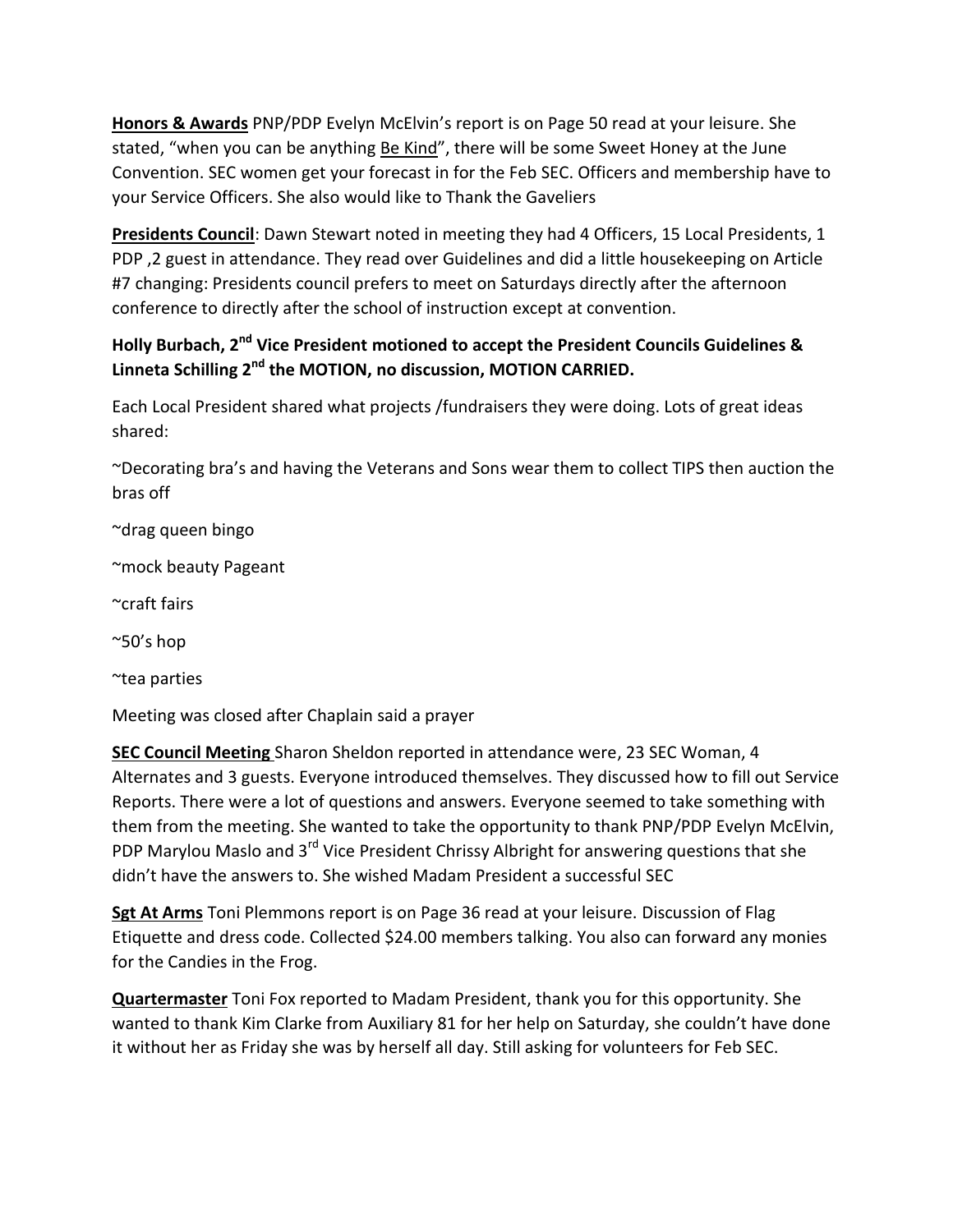Sold items, monies collected \$5,234.00. Advised you can go online to purchase any items; it does gets updated regularly. If you any questions on any items, you may email her or call her she will be happy to help. Also, PNP/PDP Charlene Kee asked regarding the Manual, bylaws, constitution, and CD that was only half printed if she has all the names. Toni Fox reply was yes, she believes she has all the names to reprint the rest of books and send to them also the CD will be updated also.

**Ways & Means** District III Stephanie Litterall reported she would like to thank Aux 26's Lisa Nicols, Nicole Shearer, Mary McBee, Aux 44's Julinda Taylor & Krystal White, Aux 4's Flavia Caldwell & Diana Kennedy for the help of selling tickets. They were able to raise \$475.00 with the Baskets that were donated from Aux. 4, 26 and 44.

Fall Basket winner Barbara Gleason

Shadow Box Pamela Snyder Aux.32

Grinder Basket Wendy Luzader

Halloween Basket Margie T Aux 26

She thanked Madam President and wished her a great SEC.

**Credentials**: Doe Seal's report is on page 49. She stated a very busy weekend. There were 110 pre-registered which included Dept officers, 25 on site registrations an 19 no shows. Of all the members registered there were 16 members who were changed to Guest status since there auxiliaries were not revalidated. So please ladies, let's do better for Feb SEC OK?! Deadline for pre -registration for February SEC is January 22, 2022. But with the mail system please allow 10 days for your registration to reach her. The form is located at the back of the book, address & phone #'s are correct & her email address has stayed the same. [Doeseals38@gmail.com.](mailto:Doeseals38@gmail.com) Doe Seals turned in \$1,345.00. She thanked Madam President for a great weekend, "you have done us proud".

**Gavelier**: NEC/PDP Sherry Marecek, noted we had 11 First Timers. Thank you for coming and we hope you continue to join us. Immediate Past Dept President Meltonia Presley was voted in as our newest Gavelier. So, with her being the newest, she has been awarded the office of "Raffle Princess". PDP Meltonia Presley is also bringing a new award to the Dept. Her award will be presented to the Auxiliary donating the most money to Advent Health Transplant Patient Assistance Program This award does not require an entry form. A recommendation was made that the Gaveliers will pay anything over \$100.00 (within reason) towards the purchase of new camera for the PRO. At this time, she drew the winning ticket for the Scratch off lottery ticket. ~Winner was Gil Davis! Just so everyone knows, the money collected goes into the Gaveliers Treasury, but we are here to support the Dept. An example is adding in for the purchase of the camera. We also host the Dept Presidents reception in her second term. Ending her report, thank you Ladies for your support and we hope to see you in February SEC.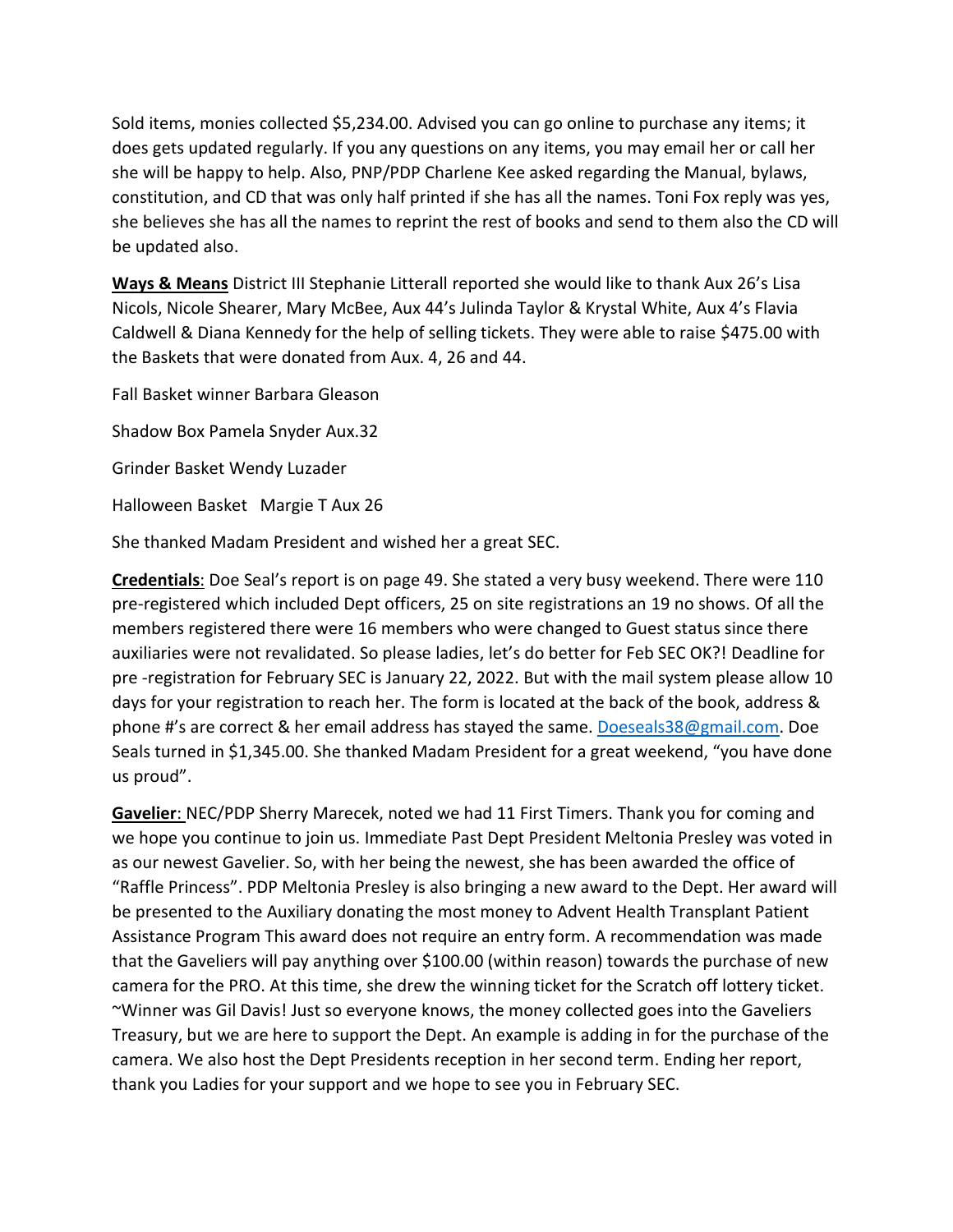Convention Chair: PDP Meltonia Presley report is on Page 41 to 43.

| Friday        | \$240   |                                    |
|---------------|---------|------------------------------------|
| Saturday      | \$246   |                                    |
| Sunday        | \$380   |                                    |
| Wreath/basket | \$460   |                                    |
| Total         | \$1,326 | Congratulations to all the winners |

February SEC will have a silent auction anyone wanting to donate please call or text her.

Thank you to PNP/PDP Evelyn McElvin, PDP Karen Powers, Debbie Norman, Donna Chaparro, Wendy Luzader, Local Auxiliary #422, Margie Tennson, Carol Collins Aux. 26, Fay Caldwell and Dianna Kennedy. Anyone wanted to check 50/50 tickets out to take home please go to the back of the room. She thanked Madam President for her appointment

**Grievance Chair**: Marylou Maslo's report is on page 51, She was very happy to report there was no grievances. We need for all of us to keep up the good work and work together. She thanked Madam President for a great SEC.

Madam President Debbie Beck reported at this time that District VI will take care of Ways in Means for the February SEC.

PDP spoke at this time to thank all the Gaveliers PNP/PDP Charlene Kee, PNP/PDP Evelyn McElvin, PDP Karen Powers, PDP Donnajeanne Merritt, PDP Marylou Maslo for all their help with the School of Instruction this SEC and hope it helped all the members. Looking forward to Feb. SEC

Unfinished Business by Madam President reported NONE at this time

New Business reported by Madam President NONE at this time

Madam Present thanked everyone for being there and hoped they learned a lot had fun. It was great seeing everyone. Also, the PRO would like the department officers to stay for a group photo.

Benediction; Chaplain Wendy Luzader

Retirement of Colors; Sgt at Arm Toni Plemmons

Adjournment: Madam President Debbie Beck adjourned meeting at 9:15am

**Respectfully Submitted; By Recording Secretary Robin Trudeau**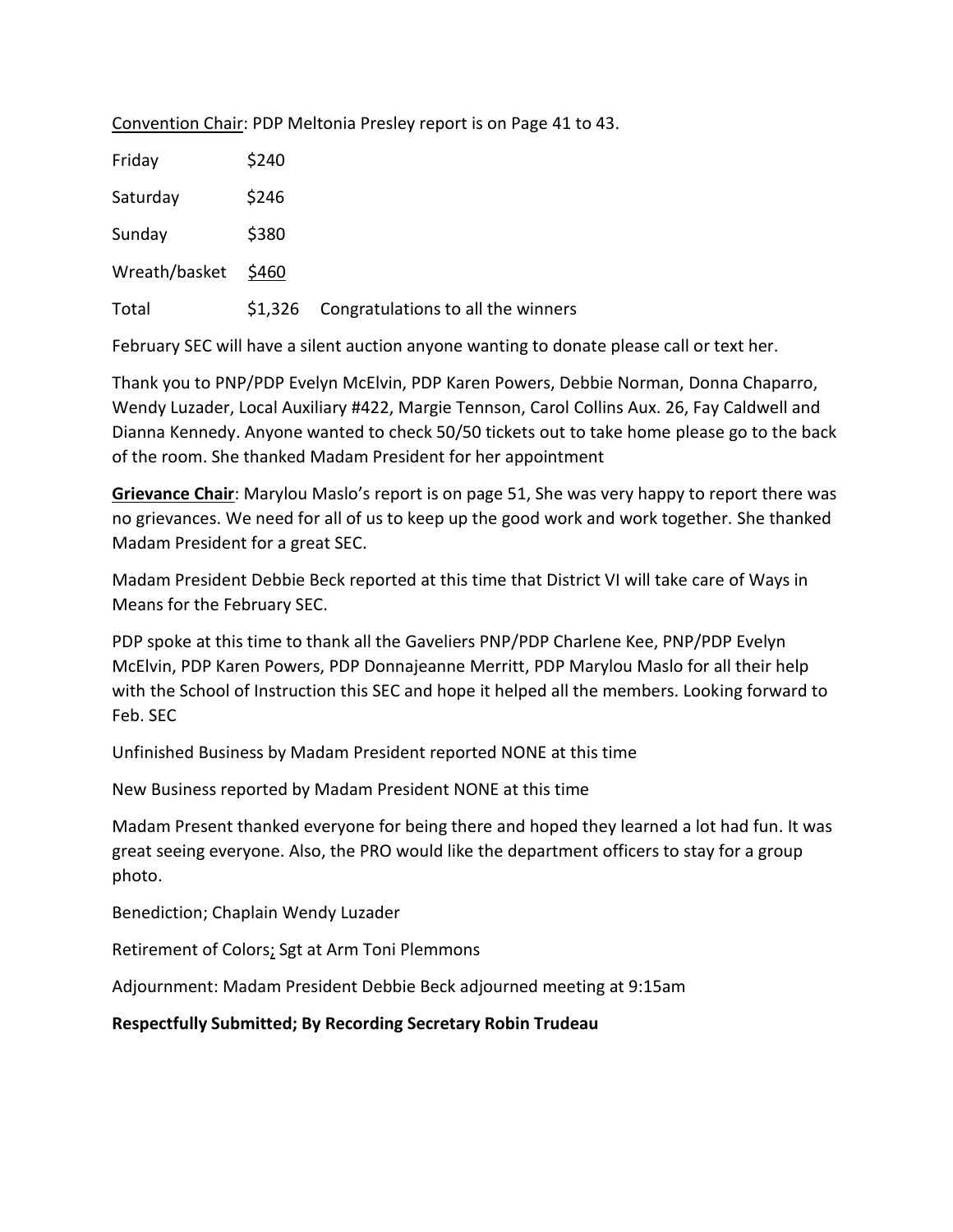#### **ROLL CALL OCTOBER SEC 2021**

#### **DEPARTMENT OFFICERS**

#### **ROOM NUMBER**

| PRESIDENT                                | <b>DEBBIE BECK</b>                           | p I                        |                         | 552   |
|------------------------------------------|----------------------------------------------|----------------------------|-------------------------|-------|
| 1 <sup>ST</sup> VICE PRESIDENT           | <b>PNP PATTY PIENING</b>                     | 2302                       |                         |       |
| 2 <sup>ND</sup> VICE PRESIDENT           | <b>HOLLY BURBACH</b>                         | ∂అ                         | ∂Φ€                     |       |
| 3 <sup>RD</sup> VICE PRESIDENT           | <b>CHRISTINA ALBRIGHT</b>                    | 339                        | 339                     |       |
| TREASURER                                | <b>PDP KAREN POWERS</b>                      | $\varphi$ IO               | 0ا صا                   |       |
| <b>AMERICANISM OFFICER</b>               | <b>DAWN STEWART</b>                          | 534                        | 534                     |       |
| <b>HOSPITAL OFFICER</b>                  | <b>MARGARET "PEGGY" MILNES</b>               | Ē                          | $\mathfrak{S}% _{k}(G)$ | $\in$ |
| <b>SCHOLARSHIP OFFICER</b>               | <b>ELIZABETH MARQUIS</b>                     | $\overline{\lambda^{311}}$ | 231                     |       |
| <b>CHAPLAIN</b>                          | <b>WENDY LUZADER</b>                         | ౩౽౦                        | ౩౽౿                     |       |
| <b>SGT AT ARMS</b>                       | <b>TONI PLEMMONS</b>                         | <u> SOZ</u>                | <u> અત્ર</u>            |       |
| N.E.C.                                   | <b>PDP SHERRY MARECEK</b>                    | ككها                       | २८ २                    |       |
| ALT. N.E.C.                              | <b>JERRI DEVOLL</b>                          |                            |                         |       |
| PARLIAMENTARIAN                          | <b>PNP CHARLENE KEE</b>                      | 0ماصا                      | <u> (صاصا</u>           |       |
| <b>EXECUTIVE SECRETARY</b>               | <b>PDP DONNAJEANNE MERRITT</b>               | 6।                         |                         |       |
| <b>RECORDING SECRETARY</b>               | <b>ROBIN TRUDEAU</b>                         | <u>321</u>                 | ا اط<br>2321            |       |
|                                          |                                              |                            |                         |       |
|                                          | <b>COMMITTEE AND COUNCIL CHAIRMEN</b>        |                            |                         |       |
| <b>QUARTERMASTER</b>                     | <b>ANTOINETTE FOX (TONI)</b>                 |                            | XV)                     |       |
| P.R.O.                                   | <b>CAROLYN BAIN</b>                          | 222                        | ಎುಎ                     |       |
| <b>JR. AMVETS COORDINATOR</b>            | <b>FRAN MCGURK</b>                           |                            | 204                     |       |
| <b>CONVENTION CHAIRMAN</b>               | <b>PDP MELTONIA PRESLEY</b>                  | 30                         | ろつし                     |       |
| <b>AWARDS CHAIRMAN</b>                   | <b>PNP EVELYN MCELVIN</b>                    | $\delta$<br>اصال           | ا صا                    |       |
| <b>CREDENTIALS CHAIRMAN</b>              | <b>DOE SEALS</b>                             | ⊺ ⊘ ص                      | 1)                      |       |
| <b>GRIEVANCE COMMITTEE CHAIR</b>         | PDP MARY LOU MASLO                           | 354                        | 354                     |       |
| <b>APPEALS BOARD CHAIRMAN</b>            | <b>PDP GLORIA JASINSKI</b>                   | E                          | E                       | Е     |
| PRESIDENT COUNCIL CHAIRMAN*              | <b>DAWN STEWART</b>                          | 534                        | 534                     | ○     |
| <b>S.E.C. COUNCIL CHAIRMAN*</b>          | <b>ARDITH KISER</b>                          | E                          | E                       | E     |
|                                          | <b>REPRESENTATIVES</b>                       |                            |                         |       |
| <b>BUSHNELL CEMETERY REPRESENTATIVE*</b> | <b>CLAUDIA THOMPSON</b>                      | ج06 3                      | <u>م) ت&lt;</u>         |       |
| <b>FISHER HOUSE REPRESENTATIVE*</b>      | <b>DARLENE LINNELL</b>                       | E                          | Ε                       | E     |
| <b>JAMES HALEY VAVS REPRESENTATIVE*</b>  | <b>TAMARA WARING</b>                         |                            | A                       | A     |
| <b>BAY PINES VAVS REPRESENTATIVE*</b>    | <b>PNP PATTY PIFNING</b>                     | 2302                       | 230 <u>2</u>            | ▱     |
| <b>ORLANDO VAVS REPRESENTATIVE*</b>      | <b>EARTHA MELTON</b>                         | E                          | E                       | E     |
|                                          |                                              |                            |                         |       |
| <b>DEPUTY VAVS</b>                       |                                              |                            |                         |       |
| DEPUTY VAVS *                            | <b>CAROL AHMAD</b>                           |                            | <u>ما3ما</u>            |       |
| DEPUTY VAVS *                            | PAT UNDERWOOD                                | A                          | A                       |       |
| <b>DEPUTY VAVS*</b>                      | <b>CYNTHIA FOREMAN</b>                       | 524                        | <u> حدڪ</u>             | A     |
| DEPUTY VAVS*                             | <b>PATRICIA SHAW</b>                         |                            | ⊖                       | A     |
| DEPUTY VAVS*                             | <b>EILEEN BROWN</b>                          | $\curvearrowleft$          | ιΑ                      |       |
| *REGISTRATION NOT PAID BY DEPARTMENT     |                                              |                            |                         |       |
| <b>PAST NATIONAL PRESIDENTS</b>          |                                              |                            |                         |       |
|                                          |                                              |                            |                         |       |
| <b>PNP CHARLENE D. KEE</b>               | (AUX. #30) 2008-2009<br>(Aux. #30) 2016-2017 | 0صاصا                      | <u> (ماحا</u>           |       |
| PNP EVELYN MCELVIN                       |                                              |                            | వెంప                    |       |
| <b>PNP PATTY PIENING</b>                 | (AUX. #8) 2009-2010 (OH)                     | 2302                       |                         |       |

PNP PATTY PIENING PNP DOLORES "DEE" BAGGETT (Aux. #8) 2009-2010 (OH) (AUX 1992) 202019 - 2021

 $\sim$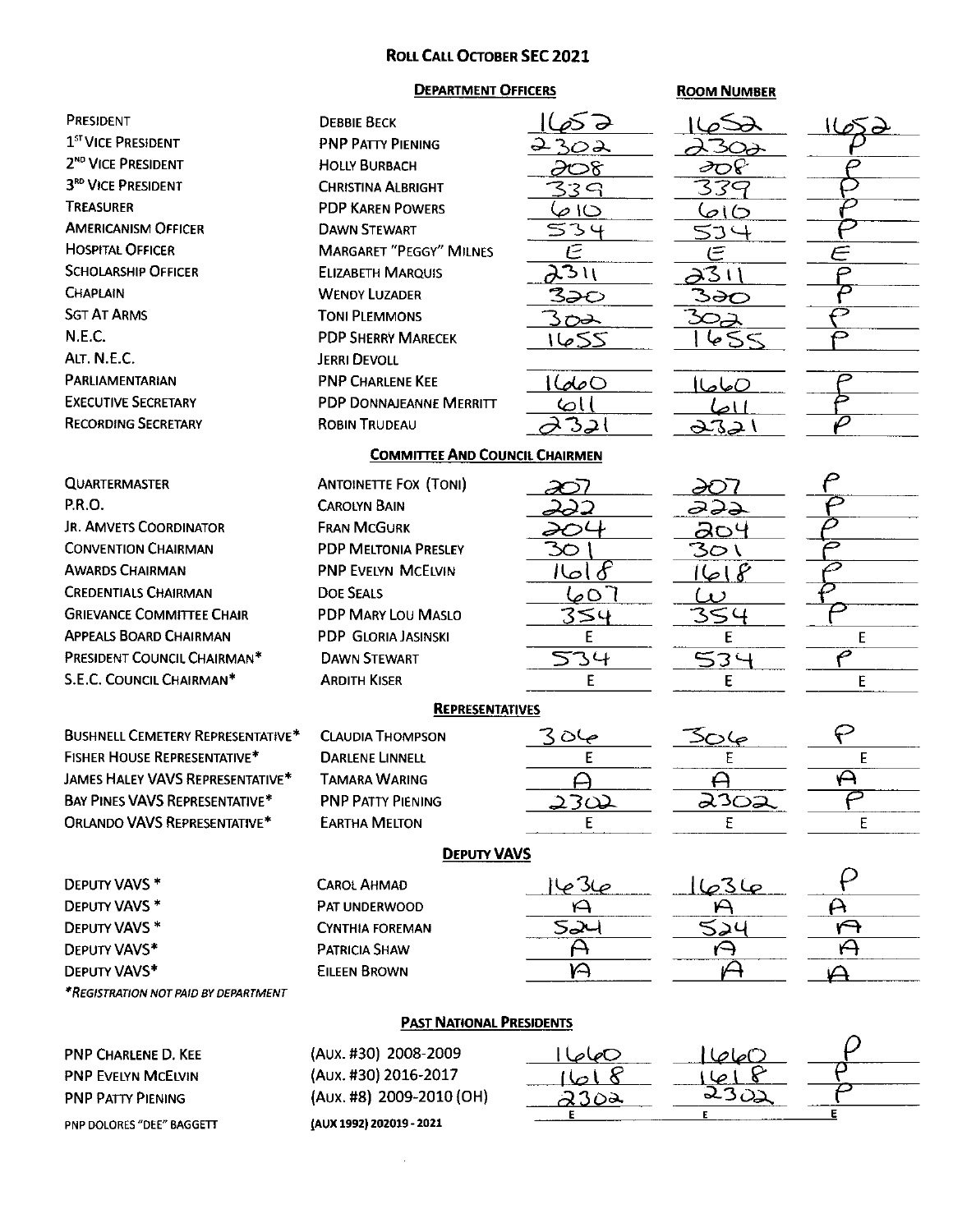## **PDP LUCILLE HENSON PDP DOROTHY JOHNS PDP GLORIA JASINSKI** PNP/PDP CHARLENE KEE **PNP/PDP EVELYN MCELVIN** PDP MARY LOU MASLO PNP/PDP DOLORES "DEE" BAGGETT PDP DONNAJEANNE MERRITT **PDP KAREN POWERS PDP SHEILA HAYWOOD PDP SHARON MARECEK PDP MELTONIA PRESLEY PDP TRUDY WOOD**

**PDP RUBY COKER DANIEL PDP DYANN EDWARDS PDP BOBBIE MCROBERTS PDP ESTRELLA YOUNG** 

**DISTRICT II DISTRICT III DISTRICT VI** 

#### Aux#

**0001 ST. PETERSBURG 0002 EDGEWATER** 0004 TAMPA 0007 CHIPLEY 0008 ST. PETERSBURG 0009 ODESSA 0012 PENSACOLA 0013 DELAND 0014 HOBE SOUND **0015 FORT PIERCE** 0016 HUDSON 0017 SANFORD 0019 FORT MCCOY 0021 SEBRING Change alhe<sub>r</sub> Taye 0023 NAPLES 0026 VALRICO 0029 DESTIN 0030 ORLANDO 0032 LAKELAND 0033 ST CLOUD 0034 PALM BAY 0042 CHIEFLAND 0044 PLANT CITY 0045 ST. AUGUSTINE

#### **PAST DEPARTMENT PRESIDENTS**

(AUX. #30) 1984-1986 (Aux. #1) 1988-1989 (Aux. #9) 1989-1991 (Aux. #30) 1993-1995 (Aux. #30) 1995-1996 (Aux #8) 2008-2009 (Aux #1992) 2009-2011 (Aux #8) 2011-2013 (AUX #78) 2013-2015 (AUX #78) 2015-2017 (Aux #8) 2017-2019 (AUX #30) 2019-2021 (Aux #9) 1978-1979 (ME)

(MAL) 1978-1979 (MAL) 2001-2002 (Aux. #1992) 2004-2006 (Aux #100) 2006-2008

#### **DISTRICT PRESIDENTS**

**EARTHA MELTON STEPHANIE LITTERAL GINGER DOWNS** 

| <b>LOCAL PRESIDENTS</b> |  |
|-------------------------|--|
|                         |  |

**MELISSA CONGRAM SUE BICE DAWN STEWART JUDY EVANS-COOLEY KAREN SCHOOLEY ELIZABETH MARQUIS** MHHEFRE Becker 1)11100 **SHERI PADGETT THERESA DEFOCY TERRY STICKNEY SANDRA MAXON EARTHA MELTON CATHY THACKER** LHBBY RAUSON **KATERIE SPARKS HOLLY BURBACH KATHY JENNER VIOLA "CHRISTINE" JONES SANDRA WATSON BARBARA THOMPSON MARIE MEYER CLARA HESS CHRISTY LAYTON HEIDI DEHAAN** 



#### **ROOM NUMBER**

A  $\Theta$  $40R$ E  $\overline{\rho}$ 0 صاصا ا  $1666$ P 354 E E  $\bar{\varphi}$ Loll ص حبناها  $\overline{\mathsf{H}}$ A ₽  $251$ ت 30 I E Ë

| <b>INACTIVE</b> |
|-----------------|
| <b>INACTIVE</b> |
| <b>INACTIVE</b> |
| <b>INACTIVE</b> |

**INACTIVE INACTIVE INACTIVE INACTIVE** 



**INACTIVE** 

E

# E 631  $\mathcal O$

A

A  $\overline{35L}$ 

 $2311$ 

A

A

**NOT** 

A

**NOT** 

F.

**NOT** 

৸

E

∂শ চ

E

**NOT** 

 $\curvearrowright$ 

 $\boldsymbol{\varphi}$ 

**NOT** 

**NOT** 

 $\mathsf{D}$ 

**NOT** 

534



# E

#### **ROOM NUMBER**  $\Delta$

A **STANDING** ρ  $\Theta$ P A А **STANDING**  $\forall$ **STANDING** E **STANDING**  $\leftrightarrow$ E P 闪  $\mathsf E$ Ĥ **STANDING** A  $\boldsymbol{\mathsf{\mathsf{H}}}$ **STANDING STANDING** 

| ∸                   |  |
|---------------------|--|
| IN GOOD             |  |
| $\mathbf \mathsf u$ |  |
|                     |  |
|                     |  |
| ١<br>١              |  |
|                     |  |
| г                   |  |
| IN GOOD             |  |
| H                   |  |
| IN GOOD             |  |
| E                   |  |
| IN GOOD             |  |
|                     |  |
|                     |  |
| F                   |  |
|                     |  |
|                     |  |
|                     |  |
| L<br>140            |  |
| IN GOOD             |  |
|                     |  |
|                     |  |
| IN GOOD             |  |
| IN GOOD             |  |
|                     |  |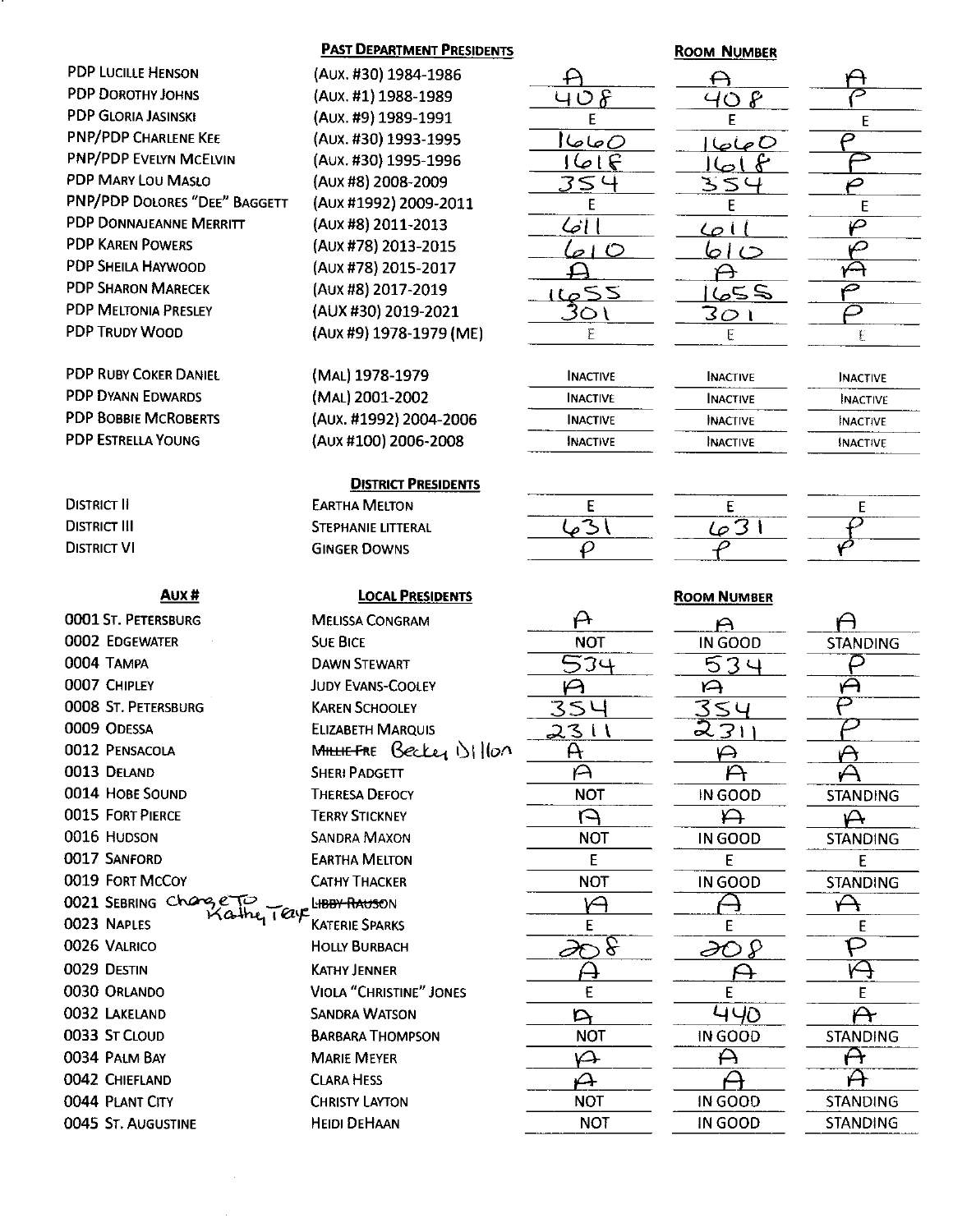0047 PANAMA CITY BEACH 0050 N. FORT MYERS 0060 ARCADIA 0067 CLEARWATER 0078 VALPARAISO 0081 N. FORT MYERS **0086 KEYSTONE HEIGHTS** 0088 BRONSON 0092 JENSEN BEACH 0098 HOLIDAY 0100 DAYTONA BEACH 0113 BUNNELL **0178 DEFUNIAK SPRINGS** 0200 OKEECHOBEE 0231 FOUNTAIN 0292 PENSACOLA **0312 NORTH PORT** 0422 FANNING SPRINGS 0444 WILLISTON 0447 INGLIS **0550 ZEPHYRHILLS** 0777 ENGLEWOOD **0893 ROCKLEDGE** 0911 PORT ORANGE **1208 SALT SPRINGS** 1292 MILTON **1939 DEERFIELD BEACH** 1992 MOUNT DORA **1999 PORT CHARLOTTE 2000 WARM MINERAL SPRINGS** 2001 OKEECHOBEE 2006 LEESBURG 2298 PANAMA CITY **7467 PINELLAS PARK** 

Aux#

0001 ST. PETERSBURG 0002 EDGEWATER 0004 TAMPA 0007 CHIPLEY 0008 ST. PETERSBURG 0009 ODESSA 0012 PENSACOLA 0013 DELAND 0014 HOBE SOUND **0015 FORT PIERCE** 0016 HUDSON 0017 SANFORD 0019 FORT MCCOY 0021 SEBRING 0023 NAPLES

**DEBBY GARWOOD DAWN BURGENER APRIL HIGGINS WENDY ARMSTRONG MARY MCKERN ROBIN TRUDEAU TONYA WARD ANNA ELKINS CHERYL ANN GREBE JOAN BASHANT DOREEN WOODWARD DEBBIE BARTON ELMA YATES JENNIFER TWORDOS MARI MILLS BARBARA GLEASON TONYA TILTON DARLENE LINNELL AFREE Spencer BONNIE CYR CINDI SMITH TINA BOND PAULETTE PIERCE** DEBRA M. BRANDT **KATHERINE AURINGER MICHELLE HARRIS VICTORIA BAUSMAN** LINETTA SHILLING **GERALDINE SHAFFER REGINA SHEETS KIM SPARKS CLAUDIA THOMPSON CAROL STANTON** 

| <b>NOT</b>                   |
|------------------------------|
|                              |
| Ć                            |
|                              |
|                              |
|                              |
|                              |
| ć,<br>t<br>١<br>ł            |
| <b>NOT</b>                   |
|                              |
| Reval                        |
| NOT                          |
| ١<br>F                       |
| <b>NOT</b>                   |
| <b>NOT</b>                   |
| ڝا<br>ť<br>I                 |
|                              |
| ı                            |
| E                            |
|                              |
|                              |
| δ<br>$\overline{\mathbf{z}}$ |
| NOT                          |
| <b>NOT</b>                   |
| <b>NOT</b>                   |
| <b>NOT</b>                   |
|                              |
| þ                            |
| f<br>ł                       |
| <b>NOT</b>                   |
| <b>NOT</b>                   |
| Ĉ<br>١L                      |
| <b>NOT</b>                   |
|                              |
| ť                            |
|                              |

| IN GOOD        | <b>STANDING</b> |
|----------------|-----------------|
| <u> DO 60</u>  |                 |
| $\overline{O}$ |                 |
|                |                 |
|                |                 |
|                |                 |
|                |                 |
| 414            |                 |
| IN GOOD        | STANDING        |
| $\overline{P}$ | $\mapsto$       |
| <b>BYLAWS</b>  | 990             |
| IN GOOD        | <b>STANDING</b> |
| $\mathsf{A}$   | $\Theta$        |
| IN GOOD        | <b>STANDING</b> |
| IN GOOD        | <b>STANDING</b> |
| 1001           |                 |
| <b>PALL</b>    |                 |
|                |                 |
|                | E               |
| 60             |                 |
|                |                 |
|                |                 |
| IN GOOD        | <b>STANDING</b> |
| IN GOOD        | <b>STANDING</b> |
| IN GOOD        | <b>STANDING</b> |
| IN GOOD        | <b>STANDING</b> |
|                |                 |
| うしく            |                 |
|                |                 |
| IN GOOD        | <b>STANDING</b> |
| IN GOOD        | <b>STANDING</b> |
| <u> ماه3</u>   |                 |
| IN GOOD        | <b>STANDING</b> |
| 324            |                 |
|                |                 |

G

|  | LOCAL S.E.C. WOMEN |
|--|--------------------|
|  |                    |

PDP DOROTHY R. JOHNS **PATRICIA BICE JUDITH COTTRELL LAURI MIKKOLA** PATRICIA ZAYKOWSKI MARYLOU **MARLENE GUIDRY BEVERLY MUNOZ SHELLY LAPP KATHLEEN GEMME TERRI GRAZIAN** (REVAL) LATE **SANDRA MAXSON SABRINA MELTON SUSI ROGERS VIRGINIA TAGGARET GINGER DOWNS** 

|            | <b>ROOM NUMBER</b> |
|------------|--------------------|
| 40 P       | <u>40 F</u>        |
| <b>NOT</b> | IN GOOD            |
| こつ         |                    |
|            |                    |
| S4         |                    |
|            |                    |
|            |                    |
|            |                    |
| NOT        | IN GOOD            |
|            |                    |
| NOT        | IN GOOD            |
|            |                    |
| NOT        | IN GOOD            |
|            |                    |
|            |                    |

| <b>STANDING</b> |
|-----------------|
|                 |
|                 |
|                 |
|                 |
|                 |
|                 |
| STANDING        |
|                 |
| STANDING        |
|                 |
| <b>STANDING</b> |
|                 |
|                 |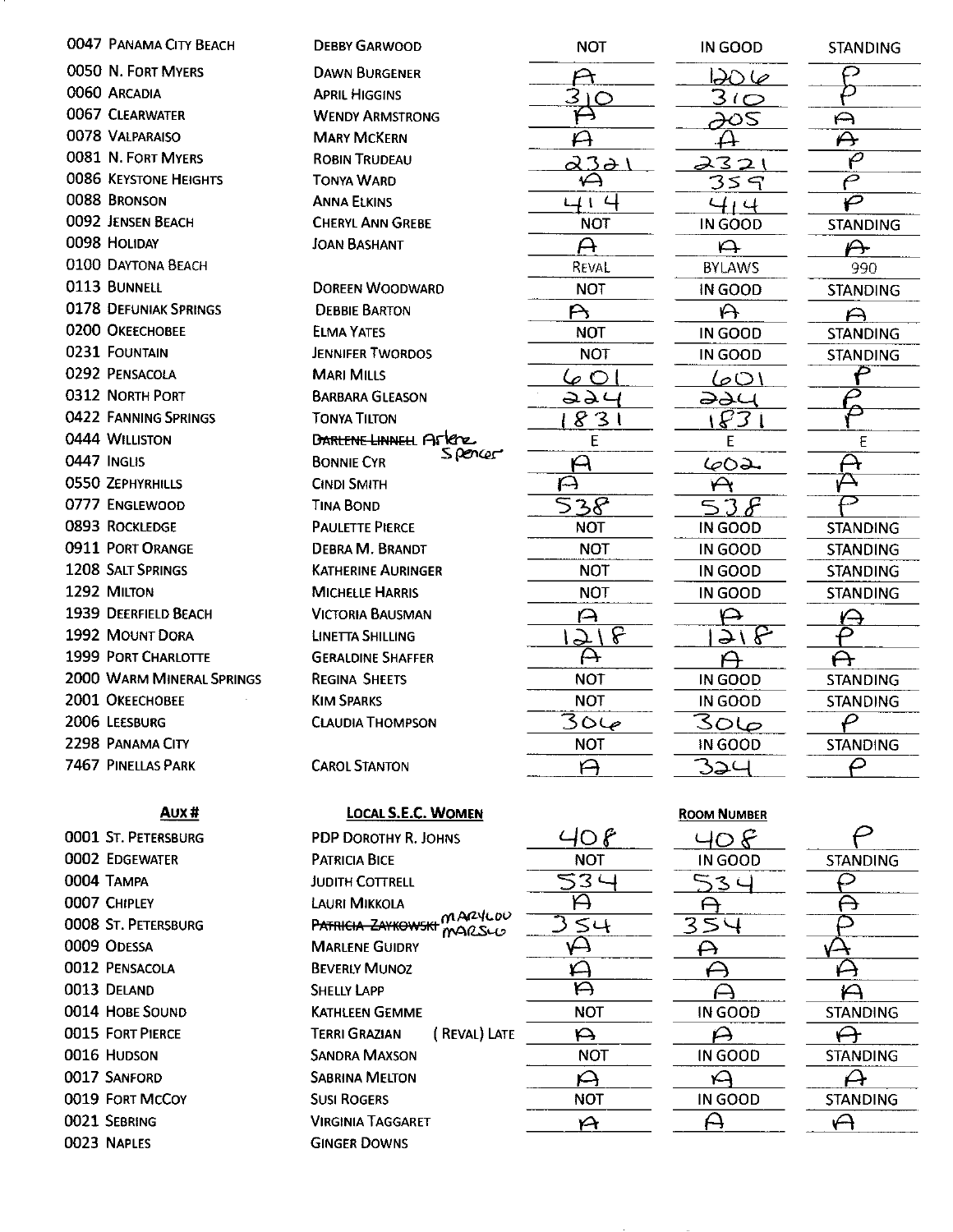0026 VALRICO 0029 DESTIN 0030 ORLANDO 0032 LAKFLAND 0033 ST CLOUD 0034 PALM BAY 0042 CHIEFLAND 0044 PLANT CITY 0045 ST. AUGUSTINE 0047 PANAMA CITY BEACH 0050 N. FORT MYERS 0060 ARCADIA 0067 CLEARWATER 0078 VALPARAISO 0081 N. FORT MYFRS **0086 KEYSTONE HEIGHTS** 0088 BRONSON 0092 JENSEN BEACH 0098 HOLIDAY 0100 DAYTONA BEACH 0113 BUNNELL **0178 DEFUNIAK SPRINGS** 0200 OKEECHOBEE 0231 FOUNTAIN 0292 PENSACOLA **0312 NORTH PORT** 0422 FANNING SPRINGS 0444 WILLISTON 0447 INGLIS **0550 ZEPHYRHILLS** 0777 ENGLEWOOD 0893 ROCKLEDGE **0911 PORT ORANGE 1208 SALT SPRINGS** 1292 MILTON **1939 DEERFIELD BEACH** 1992 MOUNT DORA **1999 PORT CHARLOTTE 2000 WARM MINERAL SPRINGS** 2001 ОКЕЕСНОВЕЕ 2006 LEESBURG 2298 PANAMA CITY 7467 PINELLAS PARK

**CHRISSY AI BRIGHT LISA CROWLEY PNP EVELYN MCEIVIN LORRAINE CASE MICHELLE MCGRATH MARIA MORRISON JANET SCOTT LAURA ALBERTA JANE GORDON KATHY SHEPARD SANDRA BROWER ARDITH KISER KATHLEEN TRUNK PDP SHELIA HAYWOOD CINDY MANERS NANCY KEEFNER SHARON SHELDON CONNIE POWELL ERICKA BRUNETTE LYNN HALEY DEBRA WEBB TAMMY LEMBKE JONI SOUTH LYNN SCOTT KAREN COFFEY TONI PLEMMONS CAROL CORDOBA CAMELLIA R. SPRAGUE CINDY SEYMOUR CLAUDETTE ROMANO LAURA FONDA CHRISTINE SYLVIA VALERIE HOWSARE JERRI DEVOLL** PAMELA BILINSKA **MARGARET JOHNSON ELSIE WALLACE-BUSHOR CHRISTINE REYNOLDS MARIAN MERRILL JUDITH CASSIDY** 

**TAMMY ALLEN** 

| ς               |  |
|-----------------|--|
|                 |  |
| ι<br>l<br>١     |  |
| ١               |  |
| ЮT<br>ľ         |  |
| ۴               |  |
| ¥               |  |
| <b>NOT</b>      |  |
| <b>NOT</b>      |  |
| <b>NOT</b>      |  |
| ۱<br>l<br>ł     |  |
|                 |  |
| ľ               |  |
|                 |  |
|                 |  |
|                 |  |
| ć<br>Ľ          |  |
| i<br><b>NOT</b> |  |
|                 |  |
| REVAL           |  |
| <b>NOT</b>      |  |
|                 |  |
|                 |  |
| JОT<br>ľ        |  |
| Ń<br>דכ         |  |
| ć               |  |
| ì               |  |
|                 |  |
|                 |  |
|                 |  |
|                 |  |
|                 |  |
| <b>NOT</b>      |  |
| <b>NOT</b>      |  |
| <b>NOT</b>      |  |
| <b>NOT</b>      |  |
| <b>NOT</b>      |  |
| Ġ               |  |
|                 |  |
| NOT             |  |
| <b>NOT</b>      |  |
| Ōί<br>4<br>٬    |  |
| NOT             |  |
| Ĺ               |  |

 $\curvearrowright$  $e \rvert \bar{\nabla}$  $\Theta$ ↔ IN GOOD **STANDING**  $\Theta$  $\Theta$  $\bm{\mathsf{\vartriangle}}$  $\bm{\mathsf{\rightarrow}}$ IN GOOD **STANDING** IN GOOD **STANDING** IN GOOD **STANDING** ハー  $\in$ ∕≕ ≅ ろのろ  $\overline{\bm{A}}$  $\overline{\curvearrowleft}$ ∂బ≤౩ っ <u>रेटर</u>  $\overline{\mathcal{D}}$  $\varphi$ 414 IN GOOD **STANDING** A ♤ **BYLAWS** 990 IN GOOD **STANDING** А ⊖⊬ IN GOOD **STANDING** IN GOOD **STANDING** 348  $\mathcal{D}$ س دھ  $\overline{P}$ 302  $\leftrightarrow$  $\boldsymbol{\varphi}$  $\overline{\mathsf{D}}$ A Ā  $\boldsymbol{\mathsf{P}}$  $\Delta$ A. IN GOOD **STANDING** IN GOOD **STANDING** IN GOOD **STANDING** IN GOOD **STANDING** IN GOOD **STANDING** سيم ⊂ A ↔ IN GOOD **STANDING** IN GOOD **STANDING**  $306$ ဥ IN GOOD **STANDING**  $\mathcal{L}% _{A}$ ⊖

 $\overline{\mathcal{P}}$ 

Բ

E - EXCUSED BY MADAM PRESIDENT

W-EXCUSED WORKING

10/9/2021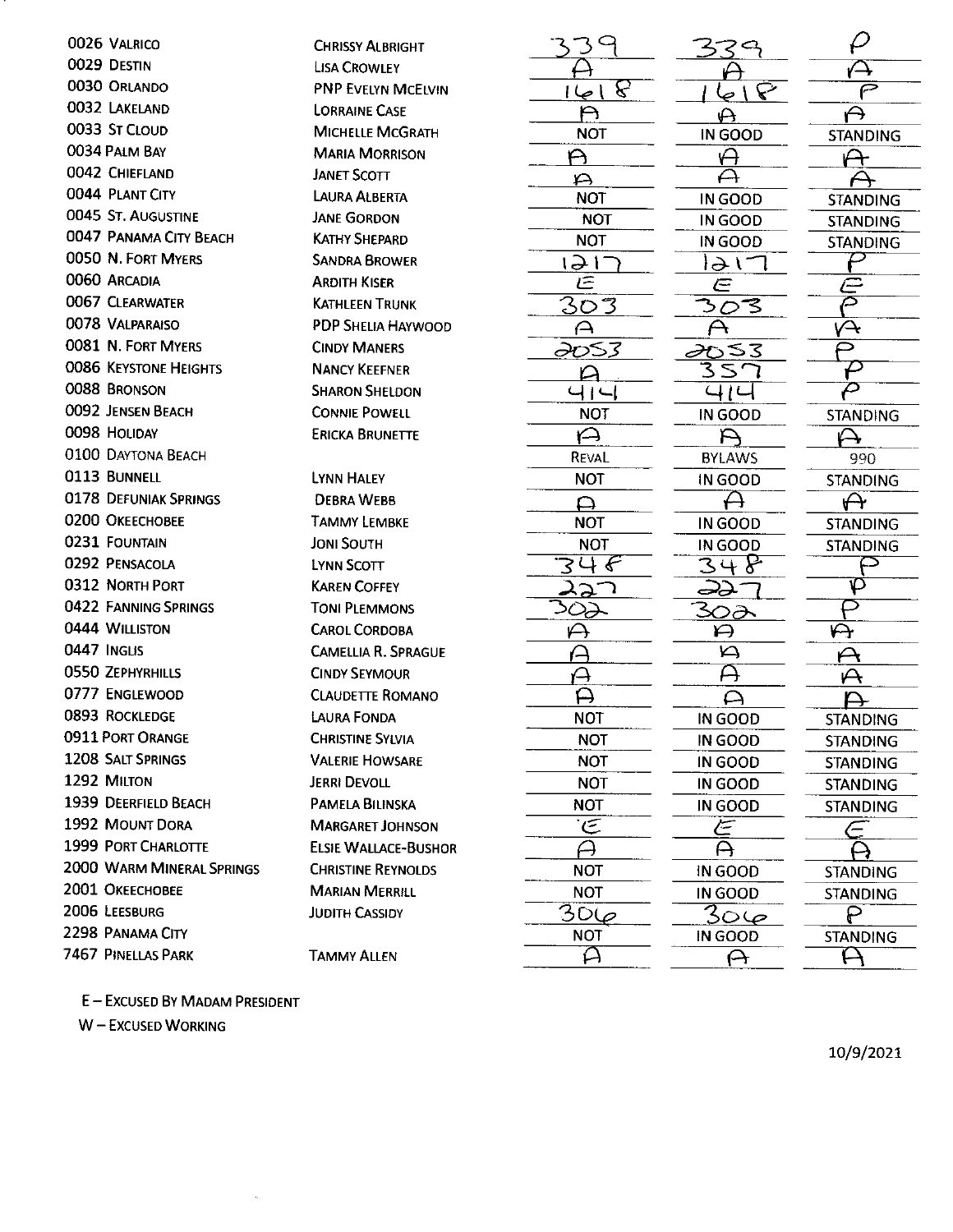# ARTICLE XIV. ELECTRONIC MEETINGS

Section 1: Except as otherwise provided in these bylaws, meetings of the Auxiliary shall be conducted in person or participate in electronic meetings by Teleconference and/or Telephone when a State of Emergency has been declared or when the President has obtained written consent (email or by hand) by every Executive Board Member or a two-thirds vote with previous notice of motion to do so. The electronic meetings of the Auxiliary shall be subject to all rules as stated in these bylaws.

When a Teleconference is being conducted an Internet Platform such as Zoom will be utilized. The following criteria needs to be met:

- The Secretary shall send an email to every member at least two (2) weeks before each meeting with the time of the meeting, the URL and code necessary to connect to the Internet meeting service, the phone number for audio connection and/or to participate by phone and a copy of, or link to, these rules.
- The President and Secretary must have access to a control panel which enables them to perform their duties during the meeting, such as ensuring the text of the pending motion is properly displayed, assigning the floor to a member, opening and closing the polls for taking a vote, etc.
- The meeting platform, such as zoom, should begin at least 15 minutes before the start of each meeting.
- Each participant must use their own computer or device with audio, speakers and microphone. No action shall be invalidated on the grounds of the loss or poor quality of a member's individual connection. If members are sharing a device roll call votes must be taken.
- If the computer has a webcam, it must be turned on to speak of if you are a member of the Executive Board.
- The list of participants in the meeting must be visible and identified with proper name.
- The presence of a quorum shall be established by audible roll call at the beginning of the meeting. Thereafter, the continued presence of a quorum shall be determined by the online list of participating members.
- To seek recognition by the chair, a member shall use the raise hand feature.
- A member who intends to make a motion shall use the raise hand feature.
- Motions should be submitted and viewed in writing. The Secretary shall designate an online area exclusively for the display of the motion.
- Votes shall be taken by the anonymous voting feature of the Internet Meeting Service, unless a roll call vote is required/ordered. The Secretary shall post the motion using the online survey tool, and the President shall alert the members that the polls are open. The polls shall be closed not less than two (2) minutes after they have been opened. The President's announcement of the voting result shall include the number of members voting and any abstaining. Business may also be conducted by unanimous consent. An anonymous vote conducted through an Internet meeting shall be deemed a ballot vote, fulfilling any requirement in these bylaws that a vote be